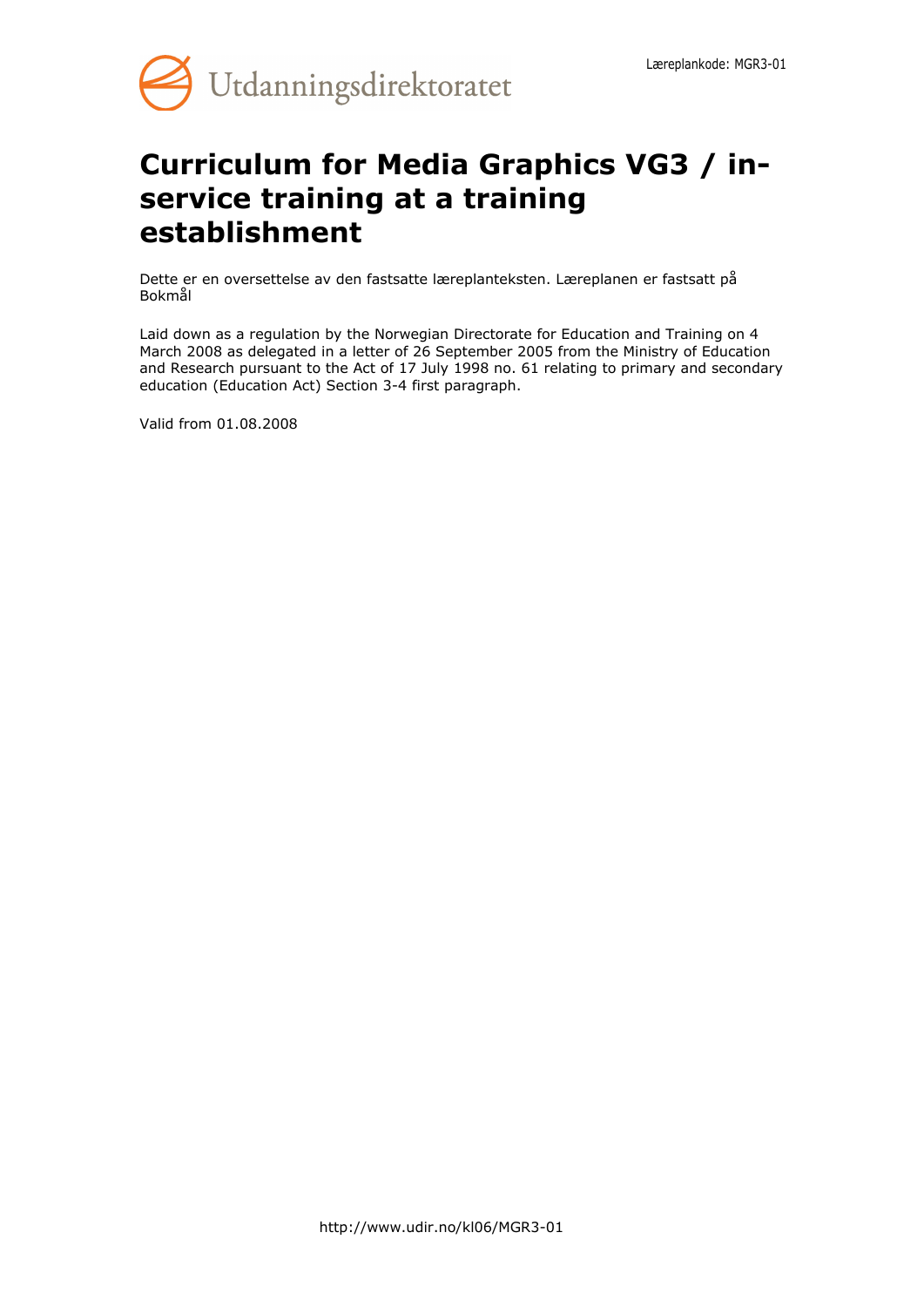## **Purpose**

Computer technology is making it possible for more and more people to create media products. Media and communication businesses set high demands on qualifications for practicing an occupation in this subject. Work as a media graphics artist requires competence in designing and arranging text, sound and image material. The media graphics artist works with developing, producing and distributing different media products and works with different kinds of businesses in the media sector.

Learning in Media graphics shall give the apprentice a close relationship to the realities of working life and developments and challenges in the world of media. Learning in the subject shall assist the apprentice in being able to work according to ethical norms applicable to the subject and the trade. Learning in the subject shall give an understanding of the subject's significance in the value creation chain and how specific ideas can develop and problems be solved in practice, all within the individual graphic artists' possibilities and limitations. Learning in the subject shall further develop the apprentice's creative skills and competence in design and production. Customer service, economy, product functionality and issues related to environment, health and safety are included in learning in the subject.

Learning in the subject shall help the individual learn good work habits for systematic and independent work and interdisciplinary work tasks of high professional quality. Learning in the subject shall promote the ability to always stay updated and keep developing one's own competence, and the ability to adapt to changes in the occupation**.** Learning in the subject shall also help the apprentice learn to take responsibility with a thought to his or her future occupation. Many vocations in the media sector require higher education. Learning in the subject gives vocational competence valid for further higher education in the media sector.

Training completed and passed in the subject will lead to an examination for a Journeyman's Certificate in the trade. The professional title is Media Graphics Artist.

# **Structure**

Media graphics consists of three main subject areas. The main subject areas complement each other, and should be viewed in relation to one another.

#### **Overview of the main subject areas:**

| Year level                              | Main subject areas |                     |                       |
|-----------------------------------------|--------------------|---------------------|-----------------------|
| Vg3 / In-service training at a training | <b>IMedia</b>      | <b>I</b> Media      | Company, customer and |
| lestablishment                          | ldesian            | <b>I</b> production | Imarket               |

# **Main subject areas**

### **Media design**

The main subject area covers idea generation, composition and design of different media products that fall within the training establishment's services and products. The main subject area helps develop aesthetic faculties, creative thinking and problem solving skills. It also deals with using typography to get a good message across and skills in how elements like text, forms, colours, sounds and images are suited to different media products. Quality assurance and optimal reproduction of original material is also included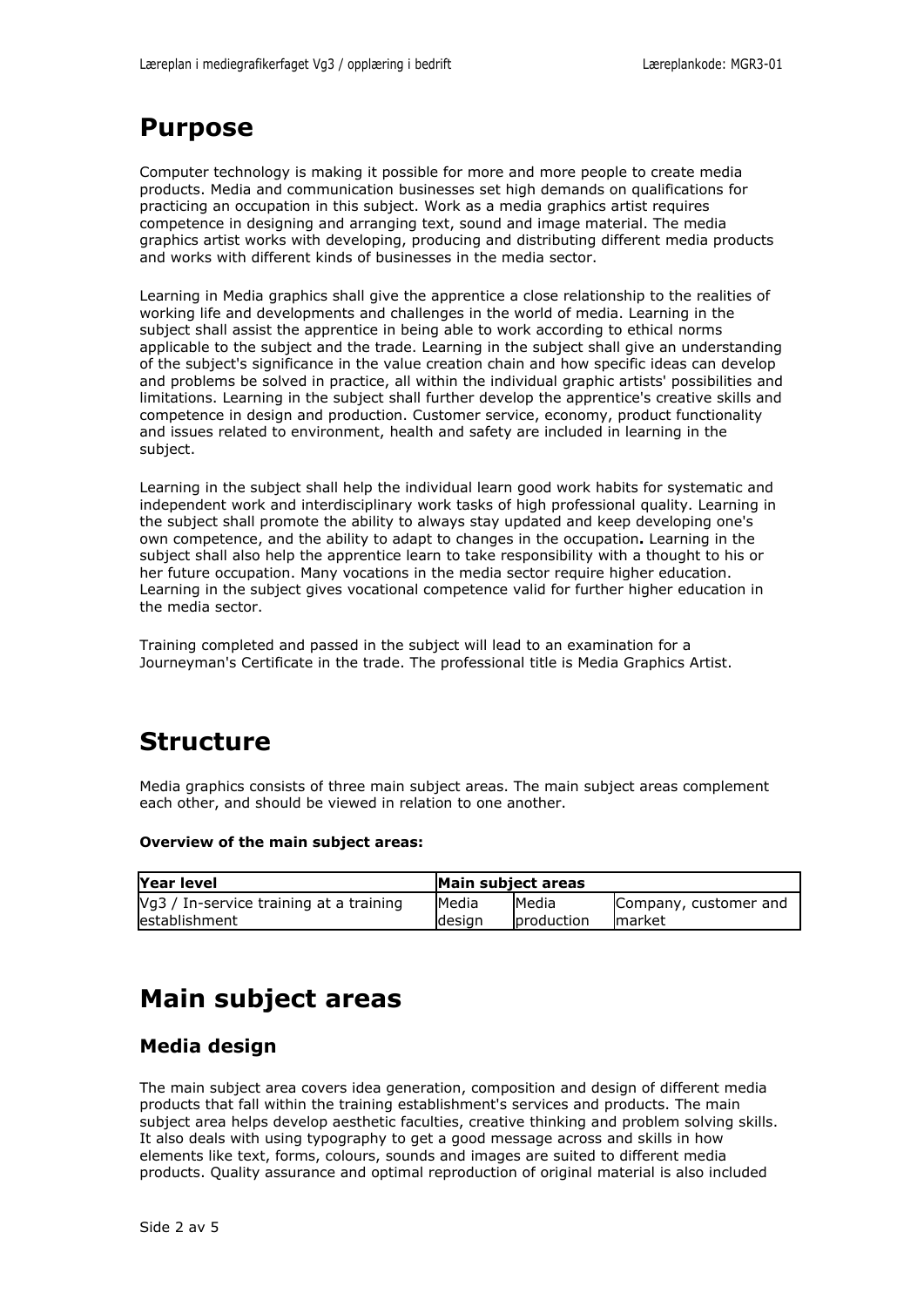in the main subject area. It also covers adapting to clients and target groups with a thought to the various areas of application of the media and demands for quality.

### **Media production**

The main subject area covers how media design shall be used and prepared to be functional media products for different forms of presentation for the training establishment's services and products. The main subject area covers quality assurance for optimal reproduction and functionality of media design for the different media products. In the main subject area, creating good work routines and learning skills in the use of tools, technology and equipment are also included.

### **Company, customer and market**

The main subject area covers the business culture, organisation, business concept, marketing arenas, client groups, products, and services of the company where the apprentice shall fulfil his or her in-service training. The main subject area also covers quality assurance of own work. Current regulations concerning environment, health and safety are also included.

# **Basic skills**

Basic skills are integrated into the competence aims for this course in areas where they contribute to the development of and are a part of the basic subject competence. In Media graphics, basic skills are understood as follows:

*Being able to express oneself orally* in Media graphics involves being able to describe ethical and aesthetic problems and express aesthetic and other experiences related to media products. It also deals with being able to comment and evaluate one's own and others' media products using professional terminology.

*Being able to express oneself in writing* in Media graphics involves presenting ideas and work processes, writing about and editing written texts, creating titles and image captions, and doing proofing and correction and filling in reports. It also involves varied and precise writing and quality control of own work.

*Being able to read* in Media graphics involves reading, interpreting and understanding written texts, images and other visual means of expressions with various levels of complexity and difficulty from many genres in different media. It involves comparing and systemising information, and analysing and evaluating information with a critical eye.

*Numeracy* in Media graphics involves understanding a production budget and being able to do calculations for formats, printing areas, templates, impositions, image resolution, file sizes and sound flies.

*Being able to use digital tools* in Media graphics involves being able to present texts, forms, colours, sounds, images and multimedia products using digital tools, and being able to use these tools to publish media products. It also deals with being able to use such tools to search for and exchange information.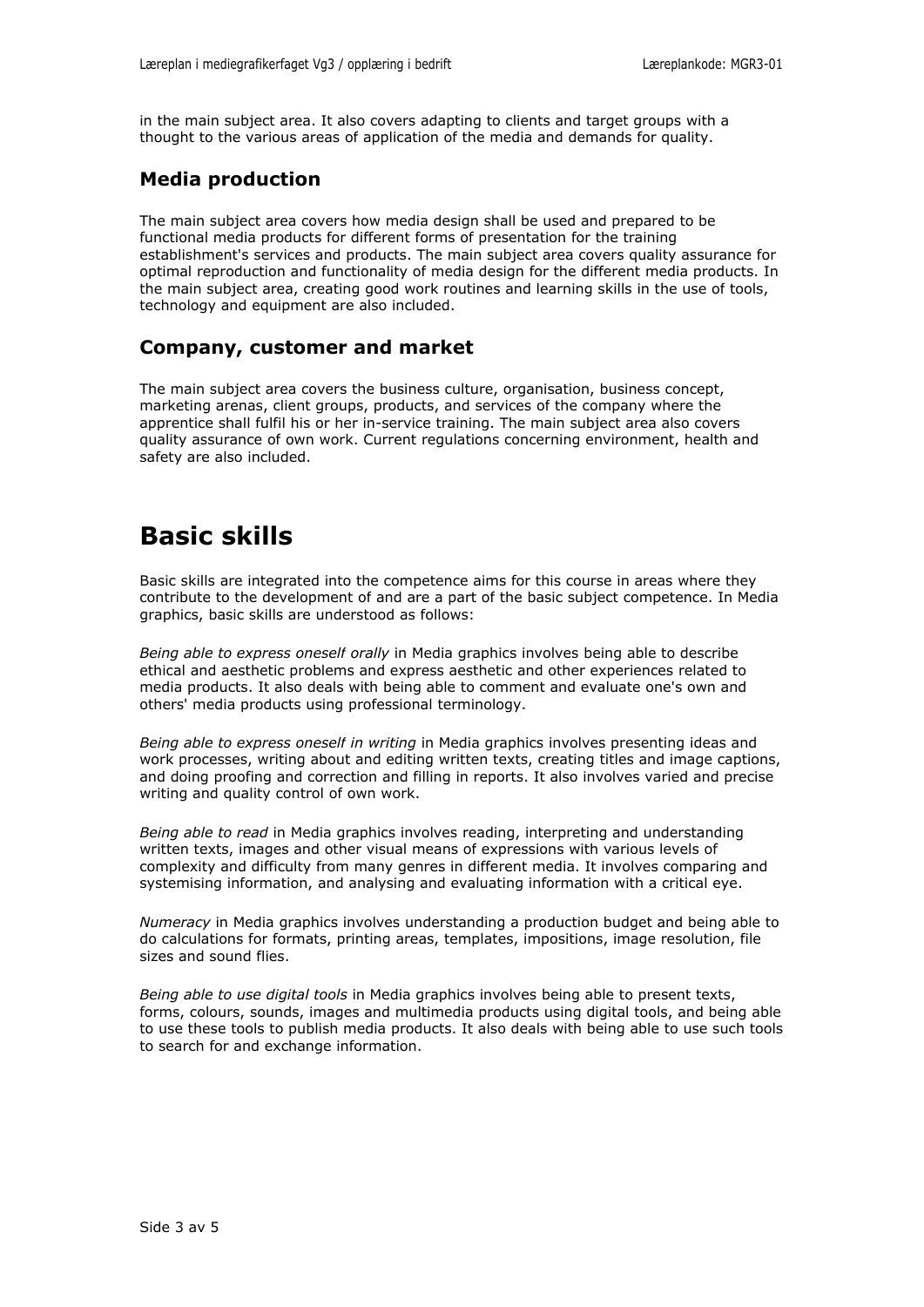# **Competence aims**

### **After Vg3**

### **Media design**

*The aims of the training are to enable the apprentice to*

- design and evaluate different media products based on the training establishment's services and product range
- explain and consider the interplay between aesthetics, form, colour, areas of use and message when working with idea generation and composition
- follow ethical norms for publishing based on current rules and regulations
- edit and evaluate own work and others written texts to increase understanding and improve the texts without changing the content
- evaluate the use of different media based on a client's needs
- use basic rules of composition for texts and use typography as a separate element in composition, and substantiate your choices
- use and evaluate text elements in relation to image elements and graphics
- evaluate how different images are more suited to use in designing certain media products
- use images as the main composition elements to create sensation and atmospheric moods, and substantiate your choices
- visualise information by using graphic elements, and substantiate your choices
- do quality control on own design processes to achieve optimal reproduction of colour and original material
- use and evaluate sound to create sensation and atmospheric moods
- evaluate how different sound elements are more suited to use in designing certain media products

### **Media production**

*The aims of the training are to enable the apprentice to*

- explain where databases can be used in media production, distribution and for clients
- use publication tools for multimedia production
- explain and use digital work flow and comply with requirements set for digitalisation of original material for different media
- perform and explain colour correction and image processing
- use and explain the principles and technology behind colour space and colour editing in electronic and paper-based products
- index and categorise text, sound and image materials in an archive
- store media products in different formats on suitable storage media
- use company teaching resources and work systematically and independently with own products
- participate in and evaluate one's own role in projects and interdisciplinary collaborations
- organise working conditions in an ergonomic manner, and prevent strain injuries
- use technology and design that supports production, functionality and userfriendliness
- use Interaction Design, animate text and images for different formats, edit sound and video for multimedia production and substantiate your choices
- use software in a professional manner, and explain imposition adapted to different paper formats and printing forms, and substantiate your choices